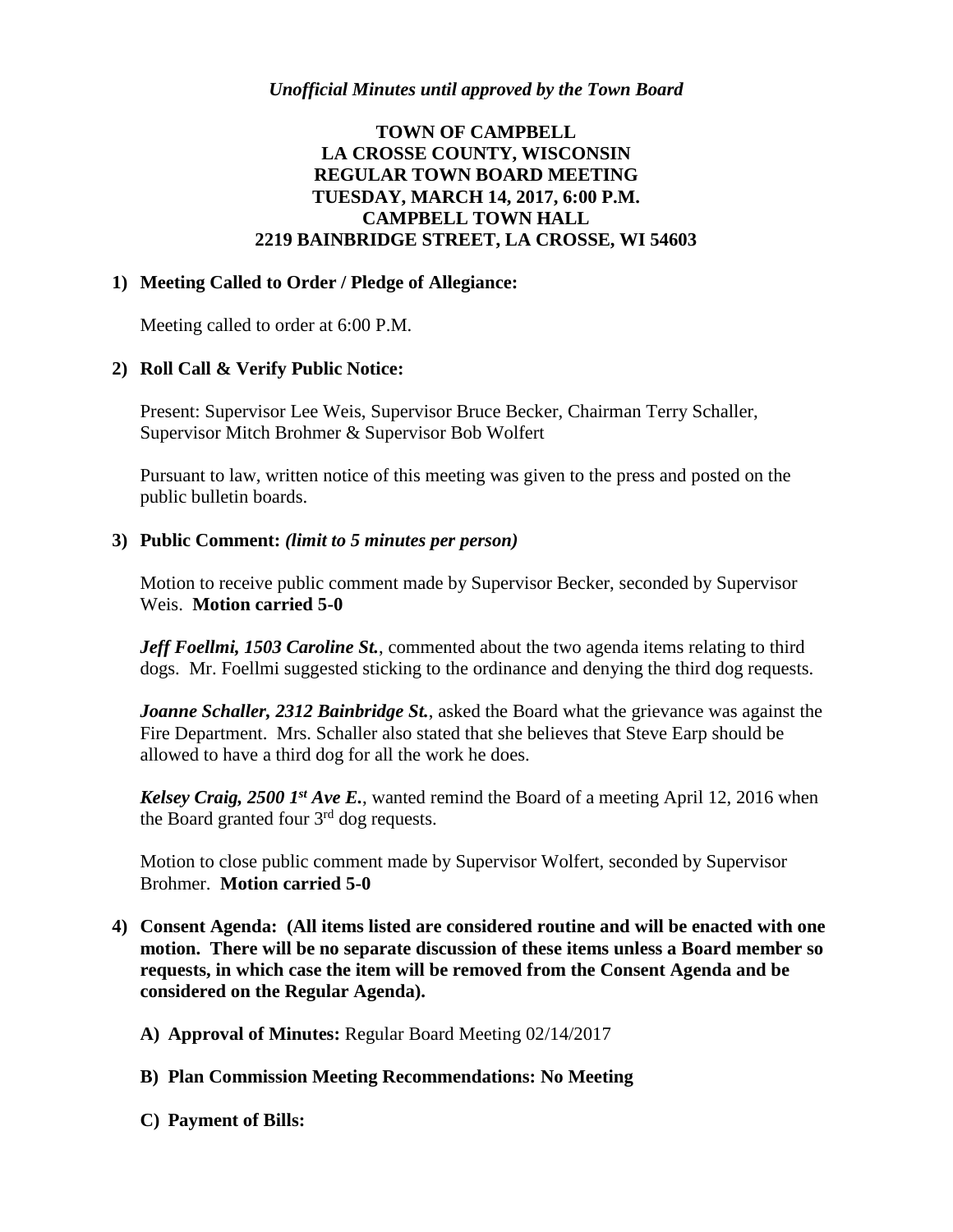Clerk Hawkins reminded the Board that a check omitted from last month's meeting is still pending a decision.

Motion to approve the Consent Agenda including the payment omitted from last month's meeting made by Supervisor Wolfert, seconded by Supervisor Brohmer. **Motion carried 3-2 (Supervisor Becker and Supervisor Weis voted "against")**

## **5) Business:**

**A)** Request for an outdoor band for a wedding reception at Shenanigans, 2100 Dawson Ave., on June 23, 2017 to end no later than 12:00a.m. (Clerk)

Motion to approve an outdoor band for a wedding reception at Shenanigans, made by Supervisor Brohmer, seconded by Supervisor Wolfert. **Motion carried 5-0**

**B)** Steve Earp, 1212 Bainbridge St., request for a third dog. (Clerk)

Motion to approve the request for a third dog for Steve Earp made by Supervisor Wolfert, seconded by Supervisor Brohmer. **Motion carried 3-2 (Supervisor Becker and Supervisor Weis voted "against")**

**C)** Tanya Henke, 1409 La Crescent St., request for a third dog. (Clerk)

Motion to approve the request for a third dog for Tanya Hanke made by Supervisor Wolfert, seconded by Supervisor Brohmer. **Motion carried 3-2 (Supervisor Becker and Supervisor Weis voted "against")**

**D)** Bid opening and award for maintenance shop project. (Brohmer)

Clerk Hawkins mentioned that only one sealed bid was turned into the Town during the process. Clerk Hawkins presented the sealed bid to the Board and Supervisor Brohmer opened and announced the bid. Supervisor Brohmer stated that the bid was from Walters Buildings located on Wood Street in La Crosse. The bid was broken into 4 parts. The bid amount for the roof was \$26,000.00. The amount for removing and replacing all metal siding was \$16,300.00. The amount of constructing a wall between shops and insulating was \$11,800.00. The amount of the fourth addition was \$20,800.00. Total project cost of \$74,900.00 would exceed the budgeted amount of \$60,000.00. Supervisor Brohmer would like to exclude the  $4<sup>th</sup>$  part since it will exceed the budget.

Motion to move forward with the project pending some further discussion with Dave, maybe some alteration which would come back to the Board if done made by Supervisor Brohmer, seconded by Supervisor Becker. **Motion carried 5-0**

**E)** Approval of a Temporary Class "B" Retailer's License for the French Island Lions Club for March 25, 2017 at the Community Center. (Clerk)

Motion to approve a Temporary Class "B" Retailer's License for the French Island Lions Club for March 25, 2017 at the Community Center made by Supervisor Brohmer, seconded by Supervisor Weis. **Motion carried 5-0**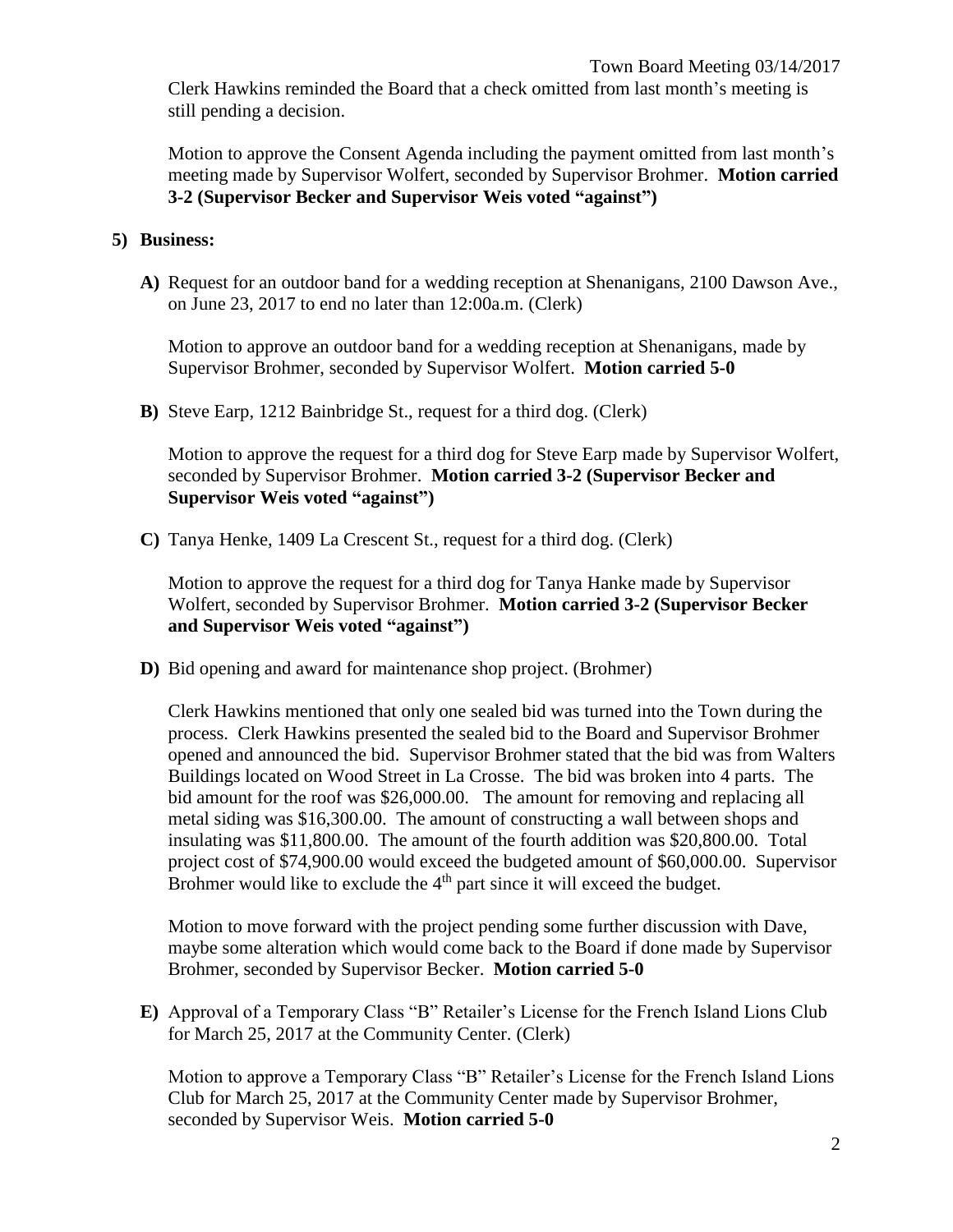**F)** Request for Proposals for Town phone system upgrades. (Held Over)(Clerk)

Clerk Hawkins mentioned that he had received four proposals for the upgrade. Bid amounts were as follows:  $1<sup>st</sup>$  Business Solutions, \$5,698.68; ESG, \$11,870.60; Digicom, \$6,895.00; and Marco, \$6,337.05.

Motion to award the proposal from  $1<sup>st</sup>$  Business Solutions in the amount of \$5,698.68 made by Supervisor Brohmer, seconded by Supervisor Weis. **Motion carried 4-1 (Supervisor Wolfert voted "against")**

**G)** Memorandum of Understanding (MOU) for K-9 compensation to Officer Czys. (Held Over)(Chair)

The Memorandum of Understanding (MOU) would be additional compensation to care for the K-9. The proposal would be 0.75 hours a day or 10.5 hours per pay period at straight time. No compensation is to be paid if the dog is out of service or kenneled at the Towns expense. The MOU also states that 50% of the compensation would be paid back to the Town using funds from the K-9 donation account.

Motion to approve the Memorandum of Understanding (MOU) for K-9 compensation to Officer Czys made by Supervisor Weis, seconded by Supervisor Becker. **Motion carried 5-0**

**H)** Appointment of Planning & Zoning Commission members. (Chair)

There are currently two terms expiring 04/30/2017. Chairman Schaller mentioned that he has made a couple phone calls and had talked with current members Jacob Burch and Mitch Brohmer about continuing. Jacob Burch stated to Chairman Schaller that he was not interested in another term.

Motion to reappoint Mitch Brohmer to the Planning & Zoning Commission made by Supervisor Weis, seconded by Supervisor Wolfert. **Motion carried 5-0**

**I)** Law Enforcement Mutual Assistance Agreement with the City of Onalaska and the Village of Holmen. (Gavrilos)

Motion to approve a Law Enforcement Mutual Assistance Agreement with the City of Onalaska and the Village of Holmen made by Supervisor Brohmer, seconded by Supervisor Becker. **Motion carried 5-0**

**J)** Recommendation to increase several forfeiture/bond amounts for ordinance violations. (Gavrilos)

Motion to postpone agenda item 5(J) until next month's meeting made by Supervisor Becker, seconded by Supervisor Weis. **Motion carried 5-0**